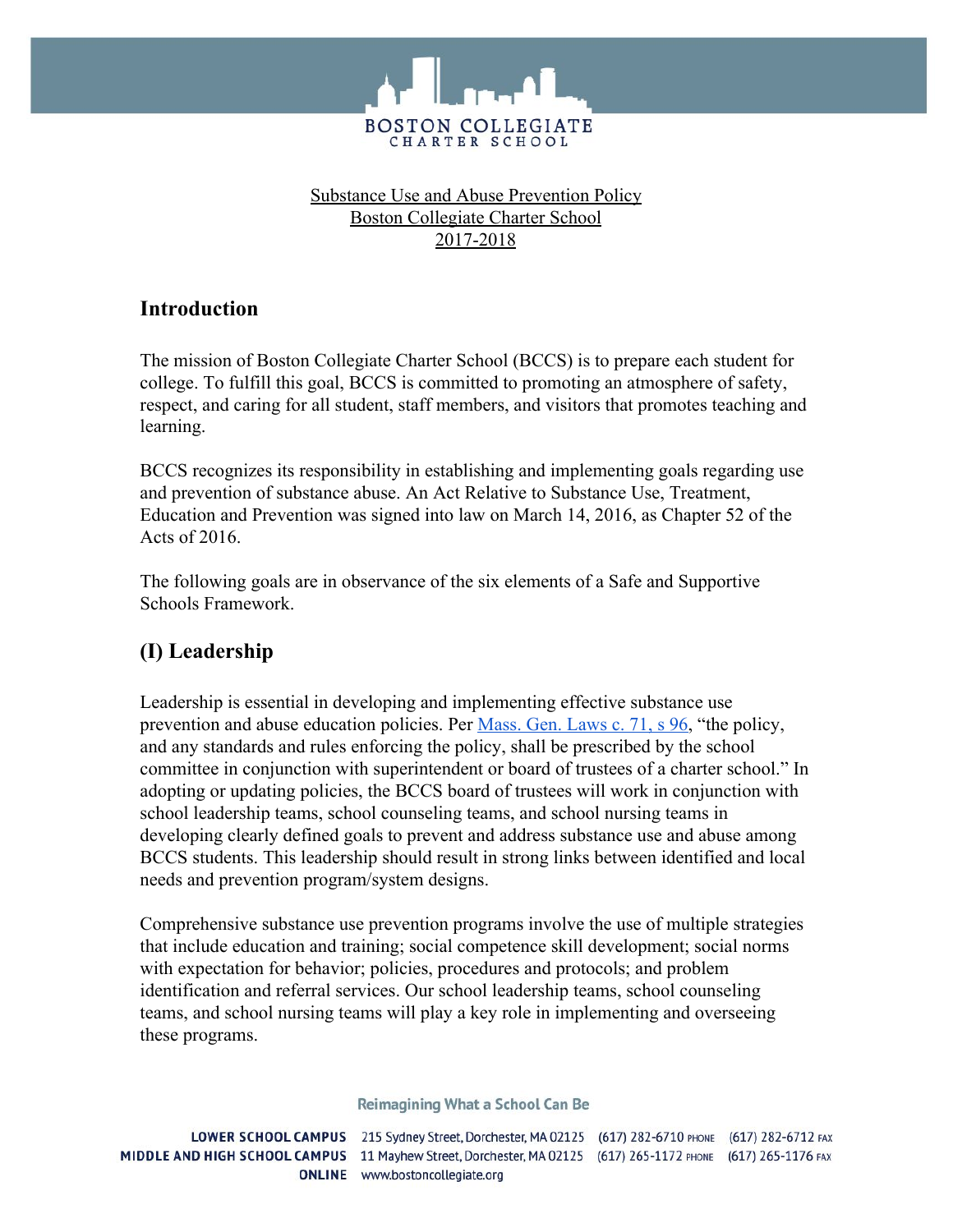

Annually, at least one member of the school leadership team, school counseling team, and school nursing team will meet to review our policy and its implementation, and make any recommendations for amending the policy or any of its implementation procedures. This meeting will occur by the end of each school calendar year.

## **(II) Professional Development**

All of our teachers and staff see students on a daily basis and often recognize changes in student performance, demeanor, and appearance that indicate a student may be at risk. BCCS will provide tiered training, so that all BCCS staff know district policies, procedures, and protocols for prevention, intervention, and follow-up in preventing and responding to substance use and abuse.

All BCCS teachers and staff will be provided training on the early warning signs and behaviors that indicate a student may be experiencing substance use problems, and will be made aware of building-based referral systems and other protocols to follow.

BCCS will implement the annual use verbal screening tools in one middle school grade (7-8) and one high school grade (9-12) to help identify risk for substance use related problems. This screening tool will be administered by our school nurses after they attend proper training.

Teachers and staff responsible for implementing substance use prevention curricula will receive external training and professional development on implementing evidence-based programs and effective strategies for preventing substance abuse.

## **(III) Access to resources and services**

BCCS staff can play a key role in identifying and referring students with substance use related problems and working with their families. Educators and school counseling personnel will work in collaboration with substance use counseling professionals and mental health specialists to meet the needs of those students most at risk.

BCCS will ensure its school counseling personnel have access to information and strategies necessary to facilitate referrals to community services for the wide variety of mental health problems that students experience, including substance abuse. Each year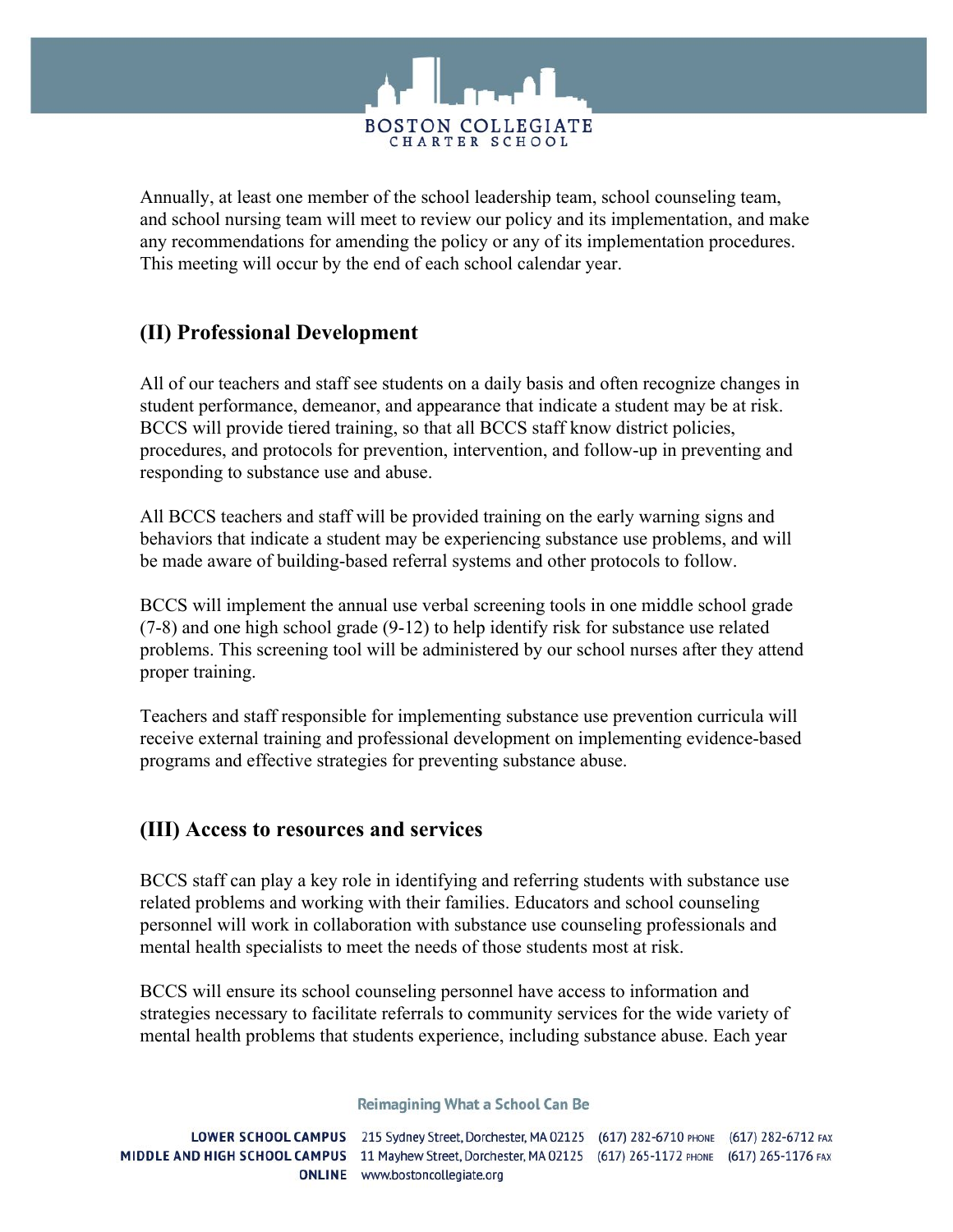

our school nurses and counselors will work in collaboration to update our resource list for the network of services available through the agencies in their areas.

Collaboration between schools and community behavioral health providers can address student-specific issues, including interventions such as small group, individual supports, and school re-entry plans. These efforts can support schools staff including consultation on general as well as student-specific challenges and plans for school and community providers responses when necessary.

## **(IV) Academic and non-academic strategies**

Integrating substance use prevention and education into school is one the easiest ways to reach youth and young adults. BCCS has implemented evidence-based substance abuse curriculum for grades 5 through 12. These programs are currently in practice at BCCS and are developmentally appropriate and demonstrate cultural competency:

HealthSmart ([http://www.etr.org/healthsmart\)](http://www.etr.org/healthsmart) Get Real: Sex Education that Works

Additionally, BCCS has school-based mental health professional who work directly with young people who are identified as being at risk. At least one adult in every school building will be designated as the point of contact and support for students who are considered to be at risk.

# **(V) Policies and Protocols**

## **SUBSTANCE USE POLICY**

Boston Collegiate is committed to providing an alcohol-free, tobacco-free, and drug-free learning environment. In order to protect the health and safety of our school community, Boston Collegiate prohibits student use or consumption of alcohol, tobacco products, or drugs on school property or at any school function. A student shall not, regardless of the quantity, use or consume, possess, buy or sell, or give away any beverage containing alcohol; any tobacco product, including vapor/E-cigarettes; marijuana; steroids; or any controlled substances.

Additionally, any student who is under the influence of drugs or alcoholic beverages prior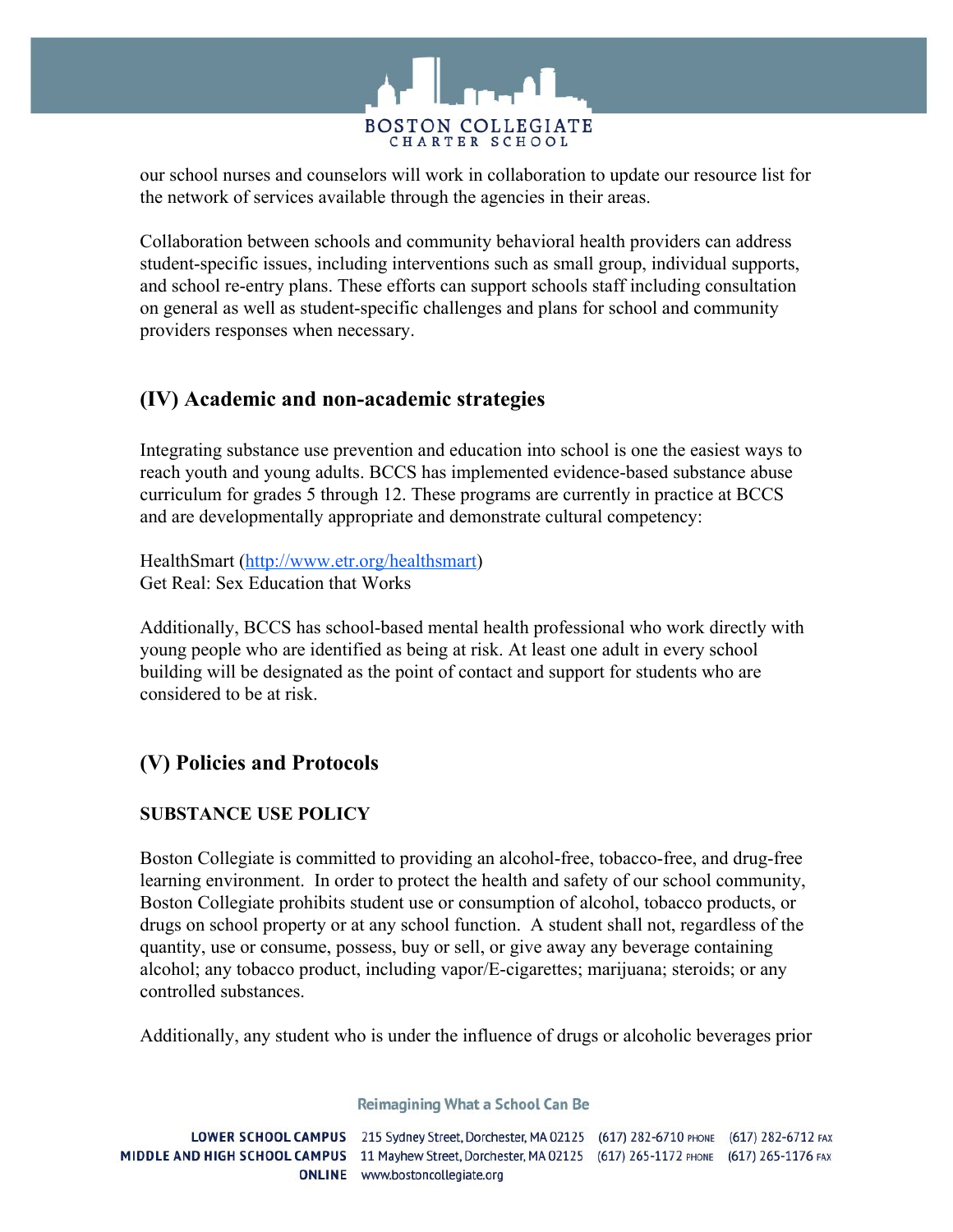

to, or during, attendance at or participation in a school-sponsored activity, will be barred from that activity and may be subject to disciplinary action.

In accordance with M.G.L. c. 71, section 96, this policy shall be posted on Boston Collegiate's website and notice shall be provided to all students and parents of this policy in accordance with state law. Additionally, the district shall file a copy of this policy with DESE in accordance with law in a manner requested by DESE.

## **TEACHING ABOUT ALCOHOL, TOBACCO, AND DRUGS**

Boston Collegiate understands that substance use prevention requires education. In accordance with state and federal law, Boston Collegiate shall provide age-appropriate, developmentally appropriate, evidence-based alcohol, tobacco, and drug prevention education programs. Such programs shall address the legal, social, and health consequences of alcohol, tobacco, and drug use, with emphasis on non-use by school-age children.

The school shall receive guidance on the curriculum, instructional materials, and outcomes used in this program from the board of trustees.

In accordance with M.G.L. c. 71, section 96, this policy shall be posted on the Boston Collegiate website and notice shall be provided to all students and parents in accordance with state law. Additionally, the district shall file a copy of this policy with DESE in accordance with law in a manner requested by DESE.

## **(VI) Collaboration with families**

Since 2014, MA General Laws chapter 71, section 96 has required each public school to have policies regarding substance use prevention and the education of its students about the dangers of substance abuse, to notify students' parents or guardians about the policies, and to post the policies on the school's website.

BCCS believes that families are essential partners in schools' effects to prevent substance abuse. Parental input, particularly from parents of students with substance related-problems, helps identify and prioritize the needs of the school community.

BCCS emphasizes the importance of school-community-home collaborations in weaving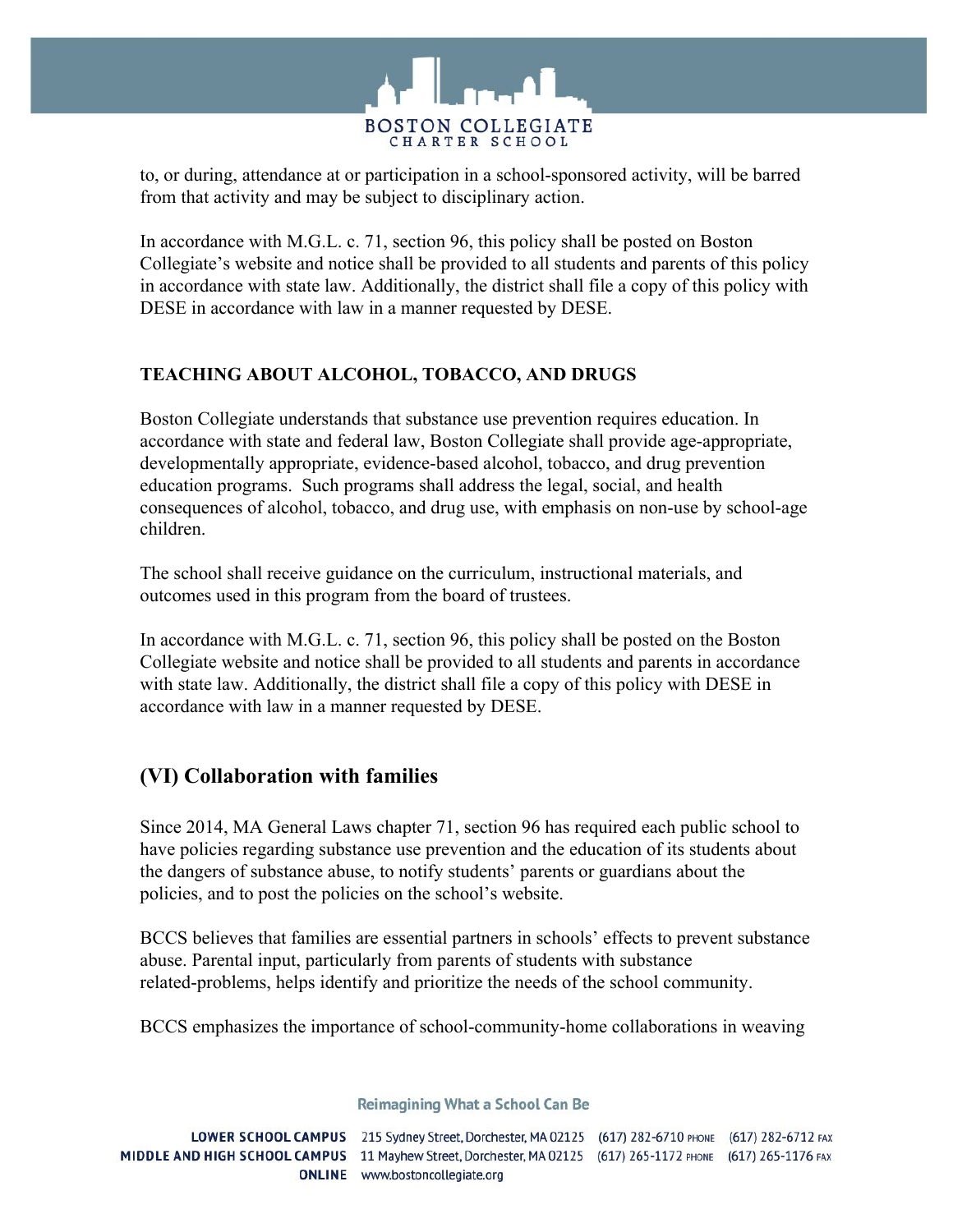

together the resources for comprehensive, multifaceted approaches to preventing substance use and abuse. Providing parents/guardians with information regarding the school's substance use prevention and abuse education policies is critical, as they play a key role in their success. BCCS will inform parents/guardians about its substance use prevention and abuse education policies on an annual basis.

This policy will be posted on the BCCS website under [insert location]. BCCS student handbooks will also contain information on BCCS policies, procedures, and protocols. This information will also be made available to Parent Teacher Associations/Organizations, School Councils, and other related programming. Materials will be easily understandable and culturally appropriate.

Evidence-based prevention curricula selected for use or developed at BCCS must contain an education component specifically designed for parents/guardians and other actively involved family members. This outreach can help parents/guardians and family members to keep students safe from substance use, by modeling skills and attitudes at home, thereby supporting the prevent component of the school initiative. Effective programming will involve parents/guardians through regular activities and by using more than one approach.

## **Verbal screening tools**

Massachusetts law stipulates that by the 2017-2018 school, subject to appropriation, all public school shall implement a verbal screening tool to screen students annually at two different grades levels for substance use disorders.

The relevants sections of the statute are as follows:

### [MA General Laws, chapter 71, section 97:](https://malegislature.gov/Laws/GeneralLaws/PartI/TitleXII/Chapter71/Section97)

*Section 97. (a) Subject to appropriation, each city, town, regional school district, charter school or vocational school district shall utilize a verbal screening tool to screen pupils for substance use disorders. Screenings shall occur on an annual basis and occur at 2 different grade levels as recommended by the department of elementary and secondary education, in consultation with the department of public health. Parents or guardians of a pupil to be screened pursuant to this section shall be notified prior to the start of the school year. Verbal screening tools shall be approved by the department of elementary and secondary education, in conjunction with the department of public health.*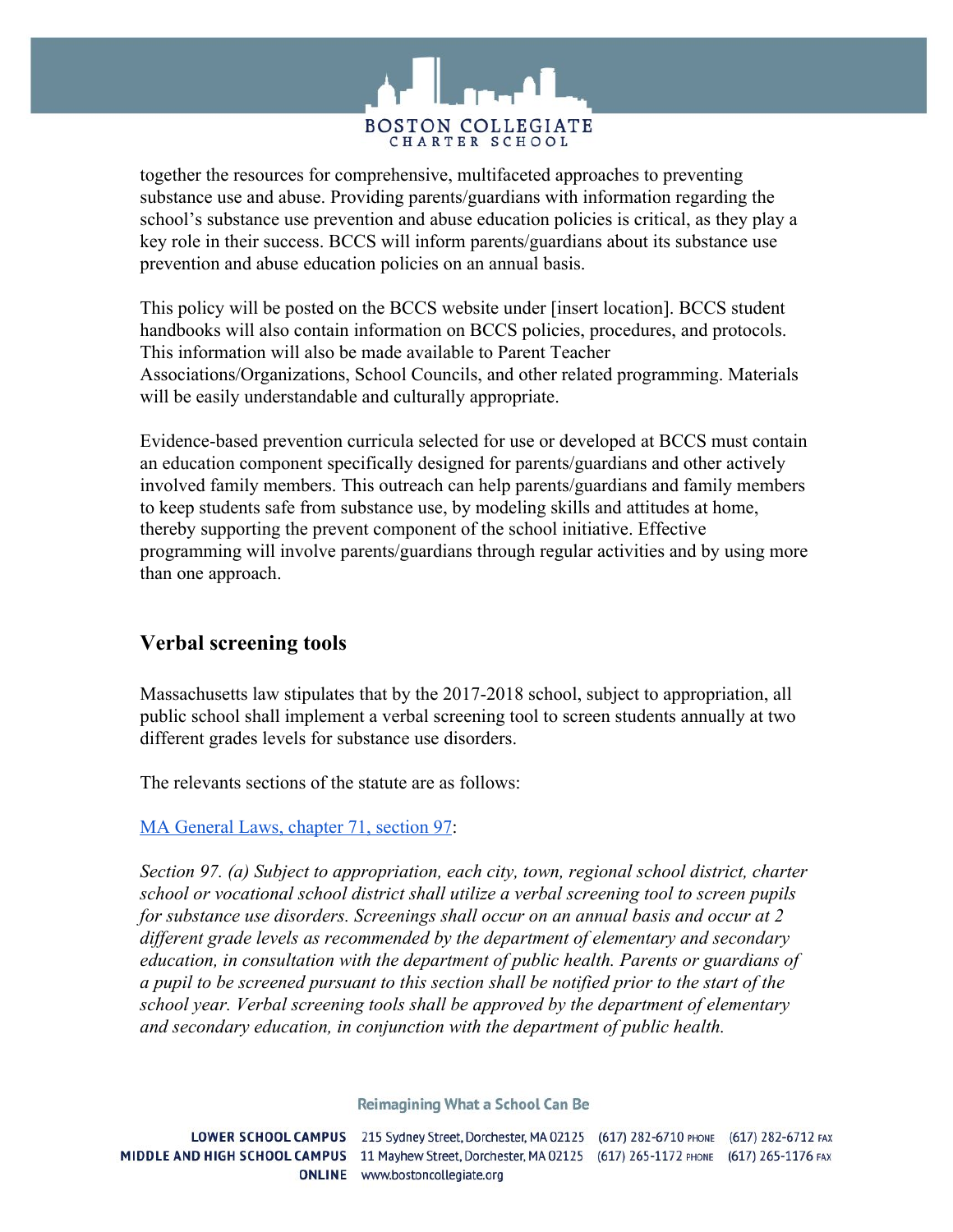

*De-identified screening results shall be reported to the department of public health, in a manner to be determined by the department of public health, not later than 90 days after completion of the screening.*

 *(b) A pupil or the pupil's parent or guardian may opt out of the screening by written notification at any time prior to or during the screening. A city, town, regional school district, charter school or vocational school district utilizing a verbal screening tool shall comply with the department of elementary and secondary education's regulations relative to consent.*

 *(c) Any statement, response or disclosure made by a pupil during a verbal substance use disorder screening shall be considered confidential information and shall not be disclosed by a person receiving the statement, response or disclosure to any other person without the prior written consent of the pupil, parent or guardian, except in cases of immediate medical emergency or a disclosure is otherwise required by state law. Such consent shall be documented on a form approved by the department of public health and shall not be subject to discovery or subpoena in any civil, criminal, legislative or administrative proceeding. No record of any statement, response or disclosure shall be made in any form, written, electronic or otherwise, that includes information identifying the pupil.*

 *(d) The department of elementary and secondary education shall notify each school district in writing of the requirement to screen students for substance use disorders pursuant to this section. School districts with alternative substance use screening policies may, on a form provided by the department, opt out of the required verbal screening tool. The form shall be signed by the school superintendent and provide a detailed description of the alternative substance use program the district has implemented and the reasons why the required verbal screening tool is not appropriate for the district.*

 *(e) No person shall have a cause of action for loss or damage caused by an act or omission resulting from the implementation of this section.*

### [Section 63 & 64 of St, 2016, c. 52:](https://malegislature.gov/Laws/SessionLaws/Acts/2016/Chapter52)

*SECTION 63. Each city, town, regional school district, charter school or vocational school district shall implement the verbal substance use disorder screenings required by section 97 of chapter 71 of the General Laws by the 2017-2018 school year.*

*SECTION 64. The department of elementary and secondary education, in consultation with the department of public health, shall create a notice and opt out form relative to*